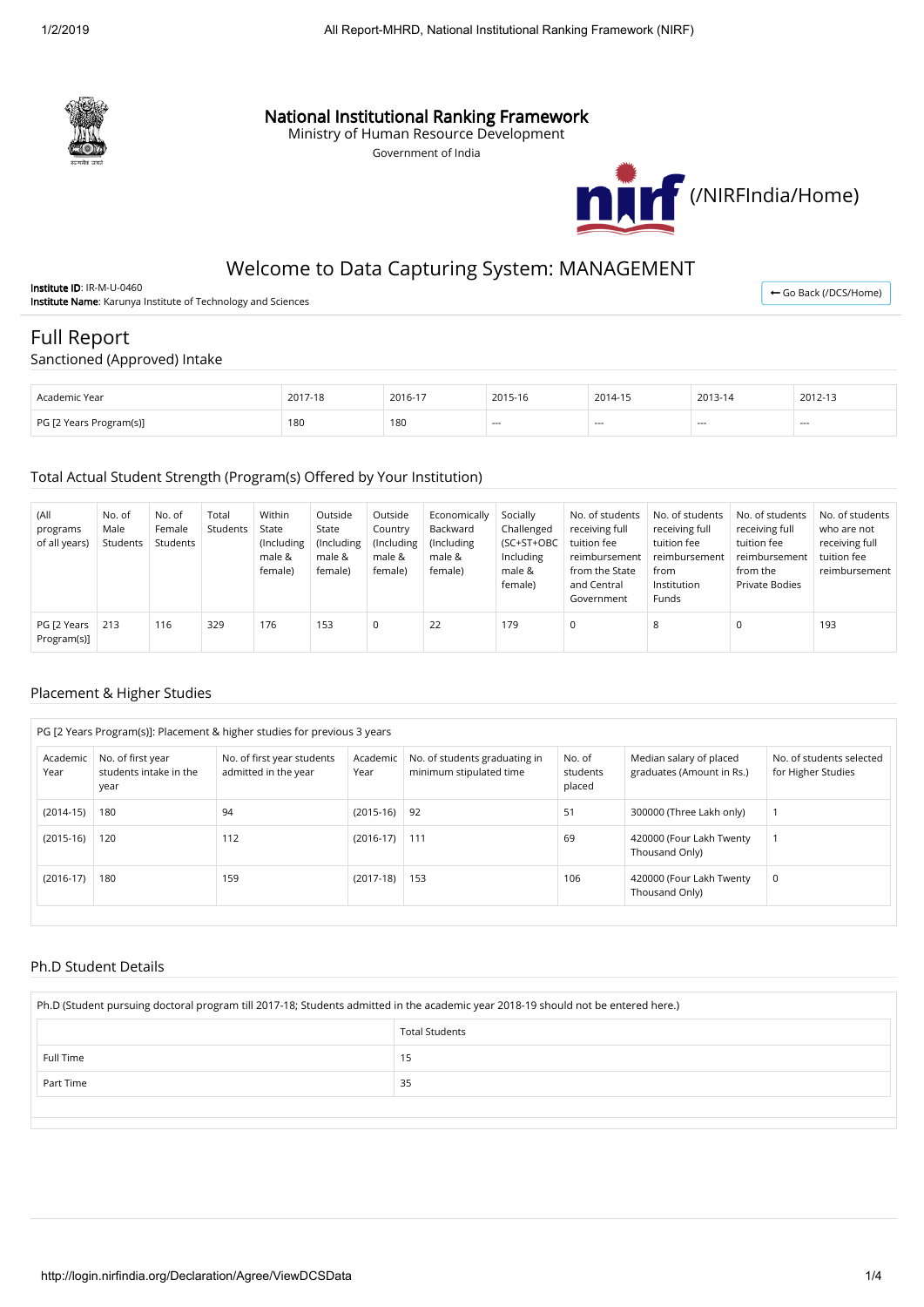| No. of Ph.D students graduated (including Integrated Ph.D) |         |         |         |  |  |  |  |
|------------------------------------------------------------|---------|---------|---------|--|--|--|--|
|                                                            | 2017-18 | 2016-17 | 2015-16 |  |  |  |  |
| Full Time                                                  |         |         | U       |  |  |  |  |
| Part Time                                                  | 4       |         |         |  |  |  |  |
|                                                            |         |         |         |  |  |  |  |

#### Financial Resources: Utilised Amount for the Capital & Operational expenditure for previous 3 years

| <b>Financial Year</b>                                                                                                                            | 2017-18                                                                                          | 2016-17                                                                                                | 2015-16                                                                                       |  |  |  |  |
|--------------------------------------------------------------------------------------------------------------------------------------------------|--------------------------------------------------------------------------------------------------|--------------------------------------------------------------------------------------------------------|-----------------------------------------------------------------------------------------------|--|--|--|--|
|                                                                                                                                                  | <b>Utilised Amount</b>                                                                           | <b>Utilised Amount</b>                                                                                 | <b>Utilised Amount</b>                                                                        |  |  |  |  |
| Annual Capital Expenditure on Academic Activities and Resources (excluding expenditure on buildings)                                             |                                                                                                  |                                                                                                        |                                                                                               |  |  |  |  |
| Library                                                                                                                                          | 258897 (Two Lakh Fifty Eight Thous<br>and Eight Hundred and Ninety Sev<br>en Only)               | 210281 (Two Lakh Ten Thousand T<br>wo Hundred and Eighty One Only)                                     | 45307 (Forty Five Thousand Three<br>Hundred and Seven Only)                                   |  |  |  |  |
| New Equipment for Laboratories                                                                                                                   | 481170 (Four Lakh Eighty One Tho<br>usand One Hundred and Seventy<br>Only)                       | 0 (Zero)                                                                                               | 278339 (Two Lakh Seventy Eight Th<br>ousand Three Hundred and Thirty<br>Nine Only)            |  |  |  |  |
| Other expenditure on creation of Capital Assets (excluding expenditure<br>on Land and Building)                                                  | 828012 (Eight Lakh Twenty Eight Th<br>ousand and Twelve Only)                                    | 16598333 (One Crore Sixty Five Lak<br>h Ninety Eight Thousand Three Hu<br>ndred and Thirty Three Only) | 0 (Zero)                                                                                      |  |  |  |  |
| Annual Operational Expenditure                                                                                                                   |                                                                                                  |                                                                                                        |                                                                                               |  |  |  |  |
| Salaries (Teaching and Non Teaching staff)                                                                                                       | 23665254 (Two Crore Thirty Six Lak<br>h Sixty Five Thousand Two Hundre<br>d and Fifty Four only) | 20669575 (Two Crore Six Lakh Sixt<br>y Nine Thousand Five Hundred and<br>Seventy Five Only)            | 18216126 (One Crore Eighty Two L<br>akh Sixteen Thousand One Hundre<br>d and Twenty Six Only) |  |  |  |  |
| Maintenance of Academic Infrastructure or consumables, other running<br>expenditures etc. (excluding maintenance of hostels and allied services) | 29850548 (Two Crore Ninety Eight<br>Lakh Fifty Thousand Five Hundred<br>and Forty Eight only)    | 24000621 (Two Crore Forty Lakh Si<br>x Hundred and Twenty One Only)                                    | 2561093 (Twenty Five Lakh Sixty O<br>ne Thousand and Ninety Three Onl<br>y)                   |  |  |  |  |
| Seminars/Conferences/Workshops                                                                                                                   | 189093 (One Lakh Eighty Nine Tho<br>usand and Ninety Three only)                                 | 437680 (Four Lakh Thirty Seven Th<br>ousand Six Hundred and Eighty On<br>$\vert \vee \rangle$          | 1592129 (Fifteen Lakh Ninty Two T<br>housand One Hundred and Twenty<br>Nine Only)             |  |  |  |  |

#### Sponsored Research Details

| Financial Year                           | 2017-18                      | 2016-17                      | 2015-16                                                           |
|------------------------------------------|------------------------------|------------------------------|-------------------------------------------------------------------|
| Total no. of Sponsored Projects          |                              |                              |                                                                   |
| Total no. of Funding Agencies            |                              |                              |                                                                   |
| Total Amount Received (Amount in Rupees) | 240000                       | 240000                       | 1236524                                                           |
| Amount Received in Words                 | Two Lakh Forty Thousand only | Two Lakh Forty Thousand only | Tweleve Lakh Thrity Six Thousand Six Hundred and Twenty Four Only |

## Consultancy Project Details

| Financial Year                              | 2017-18                                                         | 2016-17                                | 2015-16                                            |
|---------------------------------------------|-----------------------------------------------------------------|----------------------------------------|----------------------------------------------------|
| Total no. of Consultancy Projects           |                                                                 |                                        |                                                    |
| Total no. of Client Organizations           |                                                                 |                                        |                                                    |
| Total Amount Received (Amount in<br>Rupees) | 2278038                                                         | 586000                                 | 157800                                             |
| Amount Received in Words                    | Twenty Two Lakh Seventy Eight Thousand and Thirty Eight<br>Only | Five Lakh Eighty Six Thousand O<br>nly | one hundred fifty seven thousand eight hund<br>red |

## Executive Development Programs (Minimum one year duration)